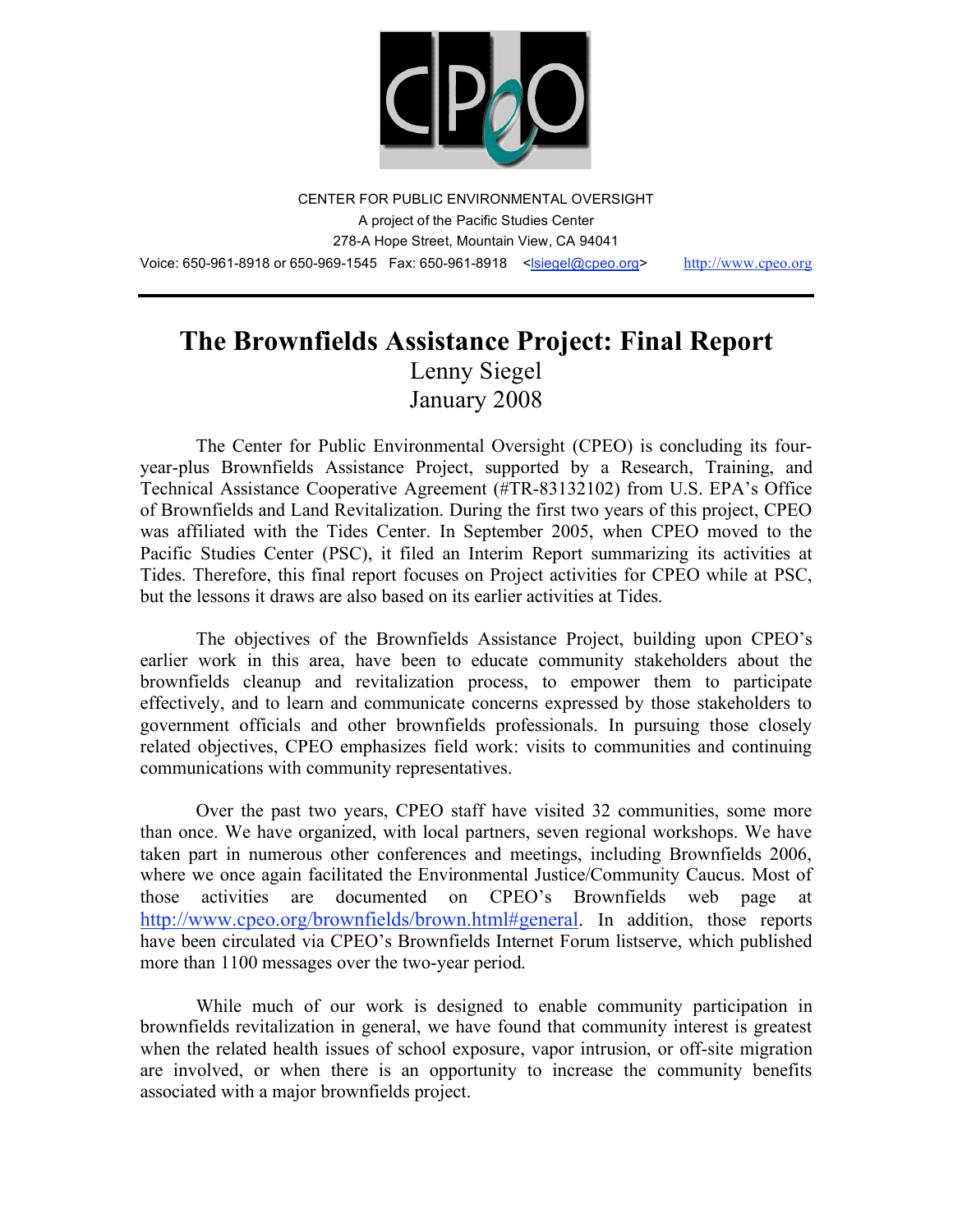### **Community Health**

Though the brownfields concept originated in environmental protection programs, most brownfields professionals see it primarily as a form of economic development. Even impacted communities are often more concerned about the future impact of brownfield redevelopment than about the health impacts of exposure to past contaminant releases. Cleanup is necessary, they believe, to enable the community improvements associated with brownfields projects.

However, in many instances those direct health concerns are front and center. This is particularly true where schools are built on contaminated property, where contaminated groundwater may be releasing toxic vapors into overlying structures through the vapor intrusion pathway, or where contamination is migrating to or from properties being addressed as brownfields. At some sites, all three conditions occur simultaneously.

As CPEO has previously documented, in many parts of the U.S. the only property available that is large enough for school construction is former industrial property or sandwiched among industrial parcels. This is particularly true in New York City as well as other parts of New York state. For example, in January 2007 Lenny Siegel visited the Mott Haven campus, a site in the Bronx where four new schools are being constructed in a former railyard. Two existing schools are next door. Parents, teachers, and neighbors are concerned about potential past, current, and future exposures.

In October 2007 Siegel visited the Information Technology High School (ITHS) campus in Queens. Built within the shell of a former metal-plating factory, ITHS has multiple state-of-the-art treatment system. But when a Fox-5 television news series featured its contaminated history this September, parents and teachers appeared unaware of its past or current condition—including underlying contamination with the organic solvents, perchloroethylene (PCE) and trichloroethylene (TCE). When community representatives sought assurances that the air in the school was safe, school authorities offered sampling results from equipment entirely incapable or measuring contamination anywhere near levels of potential concern for those compound.

After reviewing other data, Siegel met with parents, teachers, community members, and elected officials. He assured them that the school air was relatively safe that is, it was no more contaminated than ambient air in that section of Queens, but that long-term monitoring and management was necessary. The episode illustrates well what CPEO has found elsewhere: Where schools are involved, parents and teachers need access to independent technical experts that they can trust. Authorities are generally so reluctant to admit potential health risks that they make assurances that are difficult to believe. The public remains concerned, which is why Congress incorporated school safety language into the 2007 Energy Bill.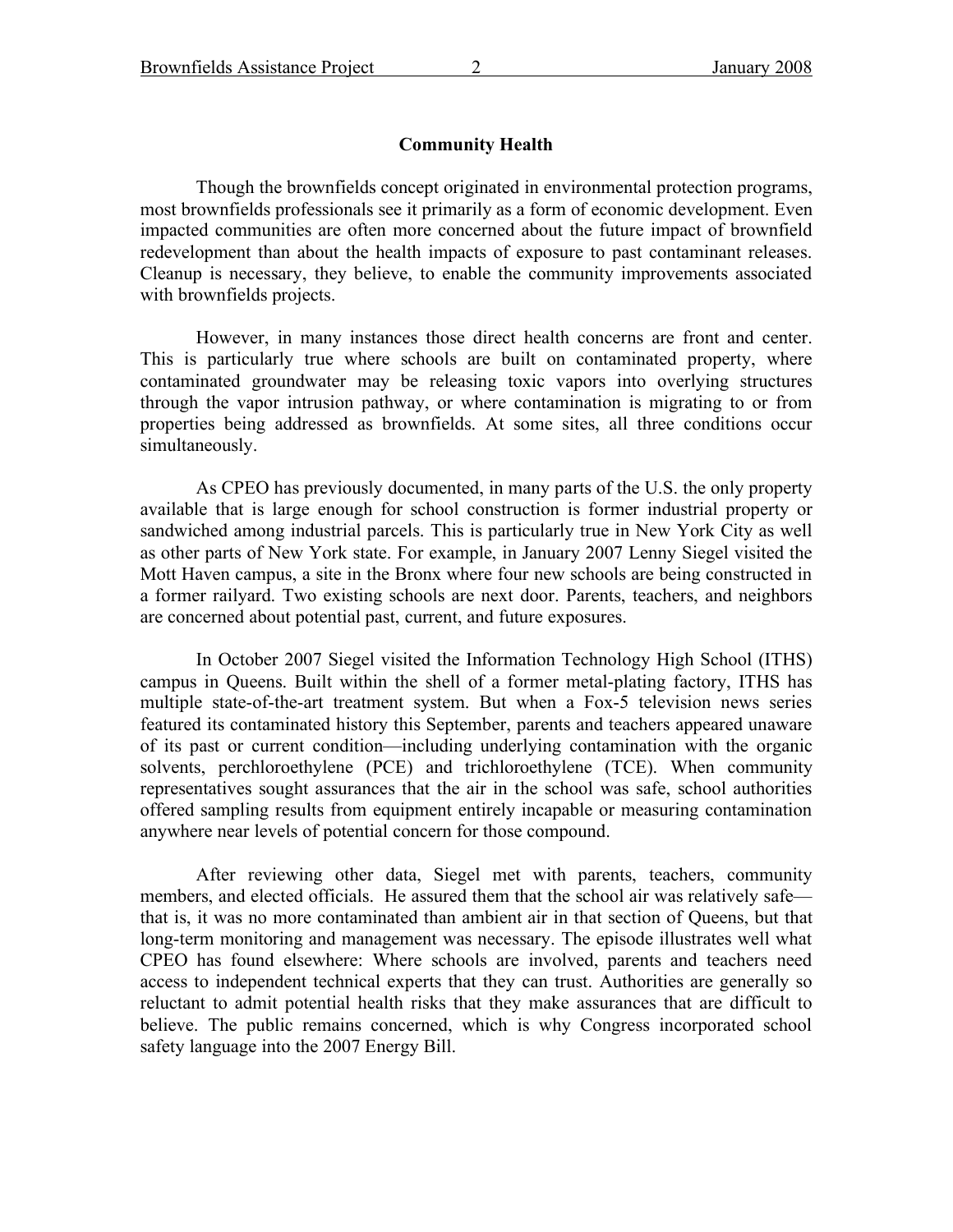Brownfields Assistance Project 3 January 2008

CPEO heard from community members at other locations—such as Middleport, New York; Ithaca, New York; East Fishkill, New York; and Providence, Rhode Island that they wanted officials to err on the side of caution. That is, even where groundwater contamination contours do *not* show a need for indoor air testing, they want it done, if there is known volatile organic contamination in the neighborhood. In at least one such case, in a former supermarket building next to a new school in Providence, they prevailed. Indoor air sampling demonstrated unexpectedly high levels of toxic vapors in the building.

These are all cases where there is suspicion that vapor intrusion is taking place. That is, even where other pathways are not complete, structures on or above contaminated groundwater may contain toxic vapors, exposing the occupants. While vapor intrusion has been more widely recognized and addressed in existing residential neighborhoods, it is emerging as one of the principal obstacles to brownfields redevelopment. Lenny Siegel's February 2007 visit to Douglas, Michigan, pointed out that there was no process there for determining whether homes should be built above a significant TCE plume.

In CPEO's December 2006 paper, "Homes, Schools, and Parks," we concluded:

It is much easier and less expensive to investigate and remediate vapor intrusion before buildings are constructed, and it's much easier and less expensive to build mitigation, such as vapor membranes or ventilation/depressurization systems, into the original design of structures, rather than to retrofit.

The current extent of contamination, as well as its anticipated fate and transport, should be understood before structures are sited and designed. In addition, shallow contamination should be removed, or systems should be in place to reduce contamination quickly to remedial action objectives. Mitigation designed to reduce indoor exposures below health-based standards should be incorporated into each new building.

Regular monitoring should prove those levels are being achieved once the buildings are completed, beginning with sampling prior to occupancy. Long-term management, reinforced by funding and continuing regulatory enforcement, including institutional controls, should be used to maximize the extent of effectiveness.

Homes and schools should only be built on likely vapor intrusion sites where there are no safer alternatives.

In some instances, however, the potential source of vapor intrusion is not the property being investigated, but another nearby property. In the case of the South Hill Elementary School in Ithaca, New York, some of the experts believe that the property is being impacted by a plume emanating from a successful, complete, upgradient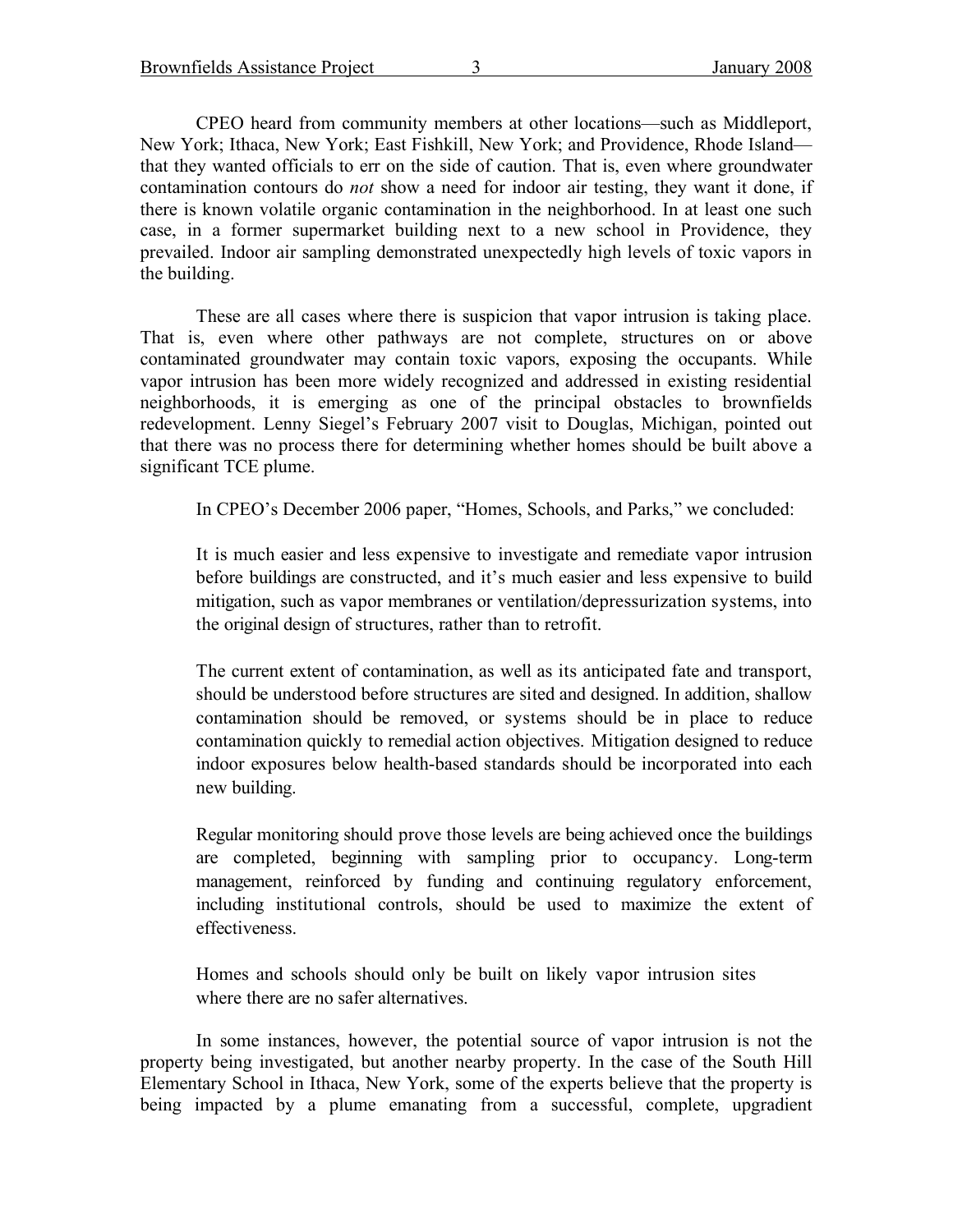Brownfields Assistance Project 4 January 2008

brownfields redevelopment, the former NCR property. At the Mott Haven campus in the Bronx, much of the environmental response—a grout wall and Waterloo barrier—is designed to prevent contamination from migrating onto the site from contamination sources that are *not* undergoing remediation. At Info Tech High School in Queens, remediation may need to continue indefinitely because there is an unknown upgradient source of groundwater contamination.

These cases and others suggest that the prevailing brownfields model of addressing contaminated properties one parcel at a time is often insufficient. Cleaning up a property for reuse does not fully protect occupants if contamination continues to arrive from adjacent properties. Conversely, making a property safe for reuse does not necessarily protect occupants of properties that receive contamination migrating from the brownfield property.

This does not mean, of course, that brownfields cleanup is undesirable. Rather, it suggests that many areas should be addressed on a neighborhood-wide basis, not just one property at a time. This could slow initial reuse of some properties, but it would reduce the chance that cleanup issues would be re-opened after new occupants are in place. As an additional benefit, neighborhood-wide strategies make it easier to involve the local community in a sustained, constructive way.

#### **Community Benefits**

Since the earliest days of EPA and state Brownfield programs, community groups have been suspicious that developers are taking advantage of blight, poverty, and racial inequity to extract substantial subsidies. Environmental justice organizers in Clearwater, Florida, for example, expressed concern that others were using of ghetto statisics to get rich. In 2006, CPEO's Brownfields Internet Forum reported about how a Michigan developer was exaggerating environmental obstacles to qualify for state funding. This report triggered a vibrant Brownfields Internet Forum discussion of the suitability of subsidies for various types of brownfields projects.

As a result, CPEO, in cooperation with the Center for Environmental Policy and Management and the Urban Land Institute, convened a multi-stakeholder discussion in Washington, DC in March 2007. The overall question facing the participants was, "How can we generate the best possible public returns to provision of subsidies for investments in brownfield redevelopment?" From the community perspective, the question was, "How can **we** benefit?"

Historically, community groups have pursued two general approaches. Often, through organizations such as Community Development Corporations, they have obtained ownership of property and managed development themselves. This is viable for small projects, but rarely has it been carried out on a large scale.

For larger projects the Community Benefits Package or Community Benefits Agreement is emerging as a viable alternative. Under this approach, community activists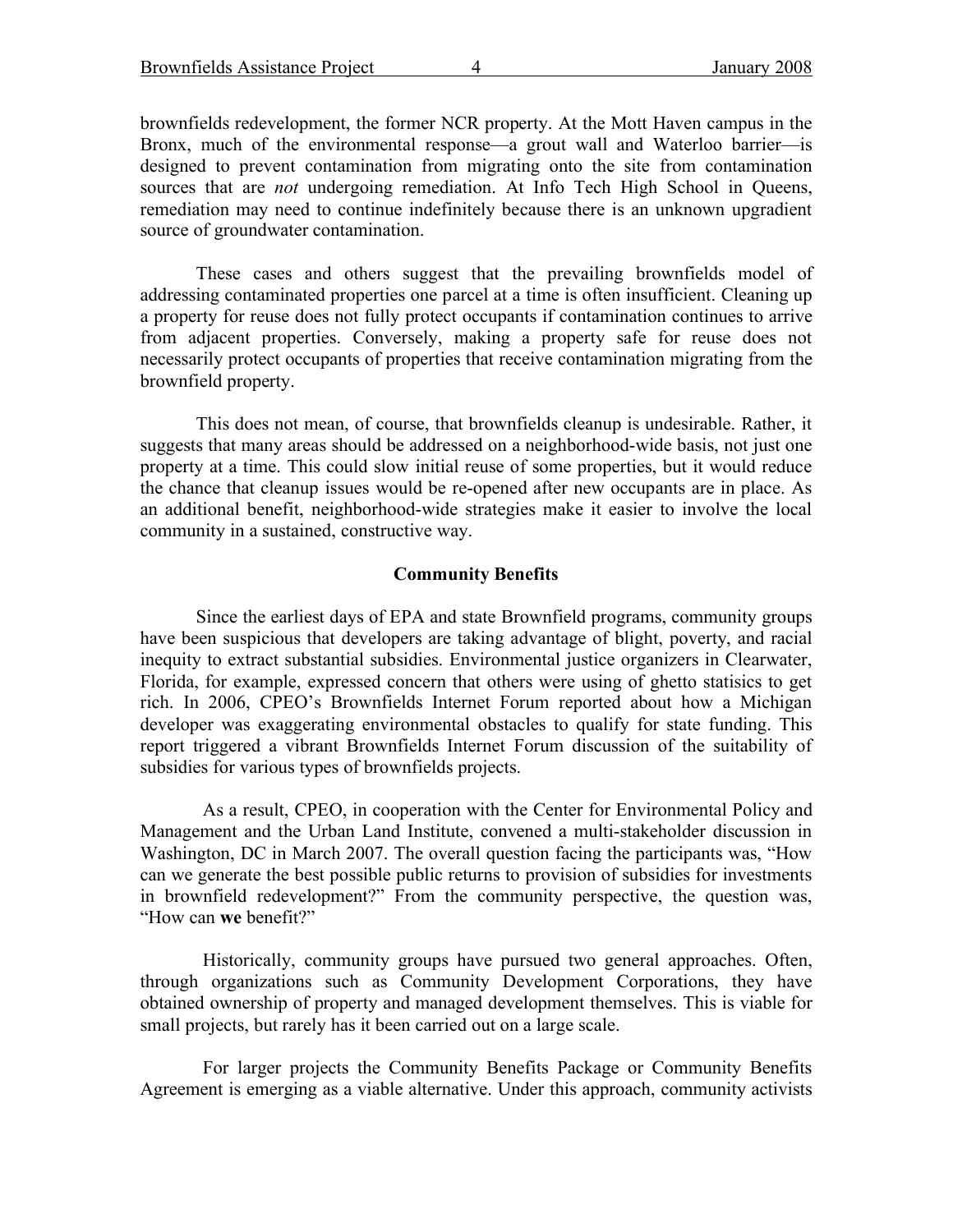back subsidies for profit-making developers conditioned on specific community benefits. Lenny Siegel documented such a package following his September, 2006 visit to the Gates Rubber site in Denver, Colorado. He originally visited the transit-oriented redevelopment project to evaluate vapor intrusion in the adjacent neighborhood, but the significance of the Community Benefits approach, pursued by the Campaign for Responsible Development, was apparent. Later, in September 2007 CPEO led a "Brownfields 101" workshop in Denver, in cooperation with local community activists to help spread the message of successful community involvement.

CPEO brought in Denver activist Tim Lopez, as well as Cherokee Denver's (the Gates developer) Ferd Belz, to describe the how a broad community coalition influenced the planned development. The Subsidies Forum report explained:

The Denver case study was particularly illuminating because detailed descriptions from two perspectives, developer and community activist, sculpted a three-dimensional image of the project. In the hope of public funding, Cherokee agreed to a series of conditions requested by a broad coalition of 55 community groups, the Campaign for Responsible Development. In return, the community backed, and Cherokee received \$85 million in tax-increment financing and \$41 million in other bonding authority. Cherokee's plan is to build as much as 7 million square feet of office space and 4,000 housing units.

Cherokee agreed to provide more units of affordable housing—rental as well as ownership—than generally required by the city of Denver. It agreed to clean the site's contamination to residential standards, and to cooperate with the Voluntary Clean-Up Advisory Board. It agreed to prevailing (union-level) construction wages for infrastructure development, and it agreed to first source (local) hiring for its other direct (public facilities) hiring—at a "living wage." It promised to make payments to the local school system**,** in lieu of taxes, after build-out, and it even agreed to a novel profit-sharing plan. If, as the result of the citybacked development, it makes more money than originally expected, it will pay a share back to the city—on a continuing basis. It's notable, however, that with one exception—a promise not to bring in a big-box retail store—Cherokee did not directly make promises to the grassroots coalition. Though it met with the coalition for three years, in the final analysis it dealt directly with the city. Therefore, activists call the outcome a Community Benefits Package, not a Community Benefits Agreement.

In a subsequent (May, 2007) visit to Baltimore, Maryland, Siegel learned how local activists had struck a similar deal with the East Baltimore Redevelopment Project, a massive revitalization effort centered around bioengineering and Johns Hopkins University. This project may serve as the cornerstone of the revitalization of wide swaths on blighted, depopulated Baltimore.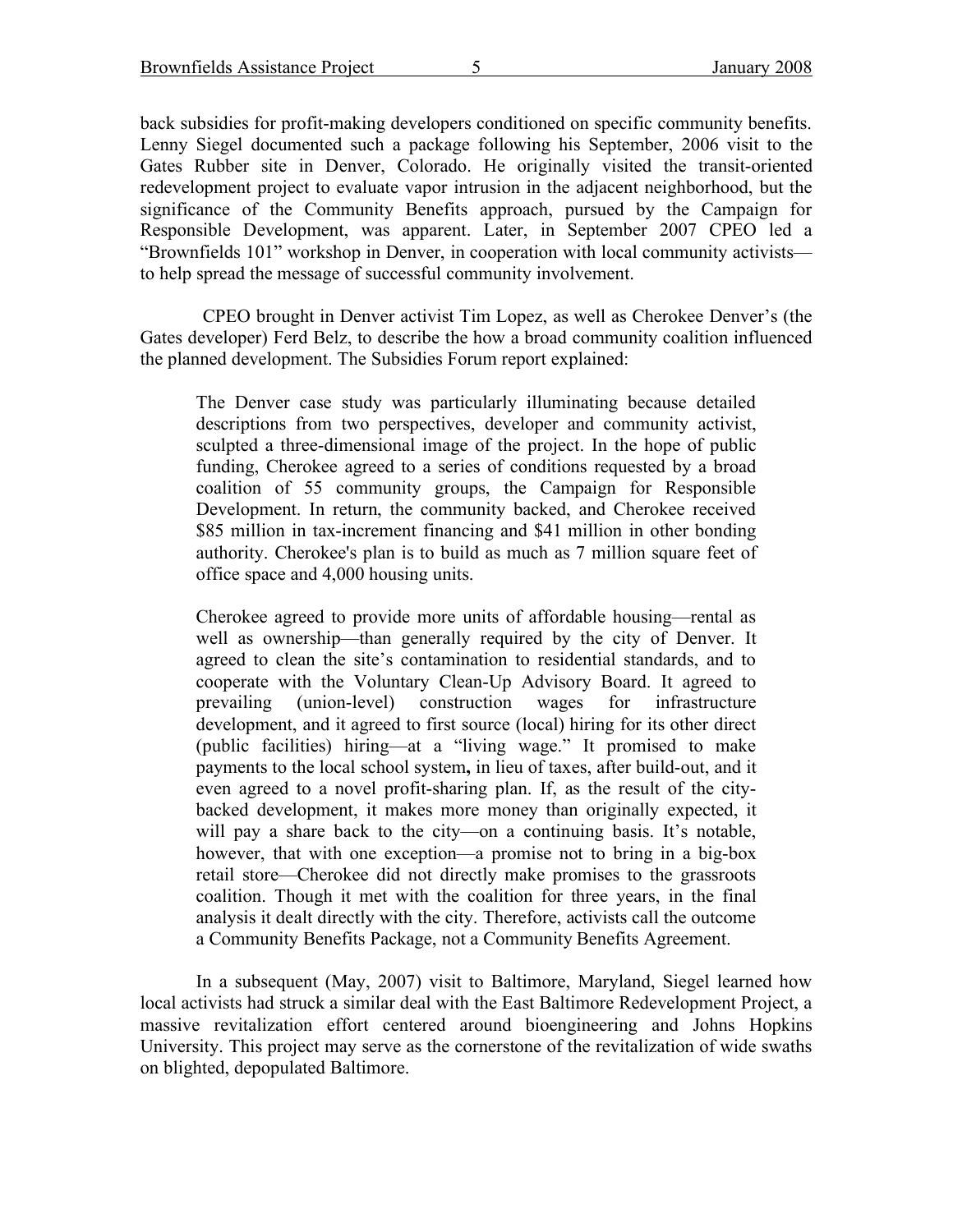Robert Hersh of CPEO took the Gates message to Milwaukee, Wisconsin, where the Good Jobs and Livable Neighborhoods Coalition is working to influence the cleanup and redevelopment of the A.O. Smith/Tower Automotive site, an industrial complex of similar magnitude and historical economic significance to the Gates site in Denver. CPEO brought in Tim Lopez from Denver to explain how the community organized to extract promises of significant local benefits at Gates Rubber.

CPEO believes that emerging success stories, such as those in Denver and Baltimore, help resolve the subsidies dilemma. If community groups work out among themselves what they want from major brownfields projects, they can use their political clout to ensure that the projects move forward in a way that benefits the community as a whole.

## **Sustainability**

Over the final year of the project, CPEO found growing awareness, among the public and brownfields professionals alike, of the challenges of climate change and energy dependence. Significantly, there is growing interest in integrating brownfields revitalization, traditionally seen as an offshoot of the cleanup of sites with hazardous waste contamination, into efforts to overcome what is widely considered the most momentous environmental challenge of our time.

First, since brownfields strategies generally favor infill development, brownfields activity promotes development patterns that require less new infrastructure and create transportation efficiencies. For example, in Mountain View, California, where CPEO is based, environmental activists actually testified in support of a new brownfield housing development that was opposed by many of its neighbors, because it will provide residential opportunities near employment centers and public transit.

Second, both developers and community groups are including and supporting renewable energy generation and energy efficiency in brownfields projects. Increasingly, such developments are qualifying for Leadership in Energy and Environmental Design certification. Other, more contaminated sites, are seeing reuse as solarfields and wind farms.

Third, environmental justice groups have seen job training for cleanup and safe construction as a way to assure that the neighbors of urban redevelopment benefit from projects and have the capacity to resist gentrification. Now many such groups see green construction and the installation of renewable energy systems, such as rooftop photovoltaic panels, as employment opportunities at brownfields sites.

#### **Education and Empowerment**

In its field visits, workshops, and electronic communications with community members, CPEO has consistently found that activists hunger for information, not only about technical issues associated with cleanup and reuse, but about decision-making and